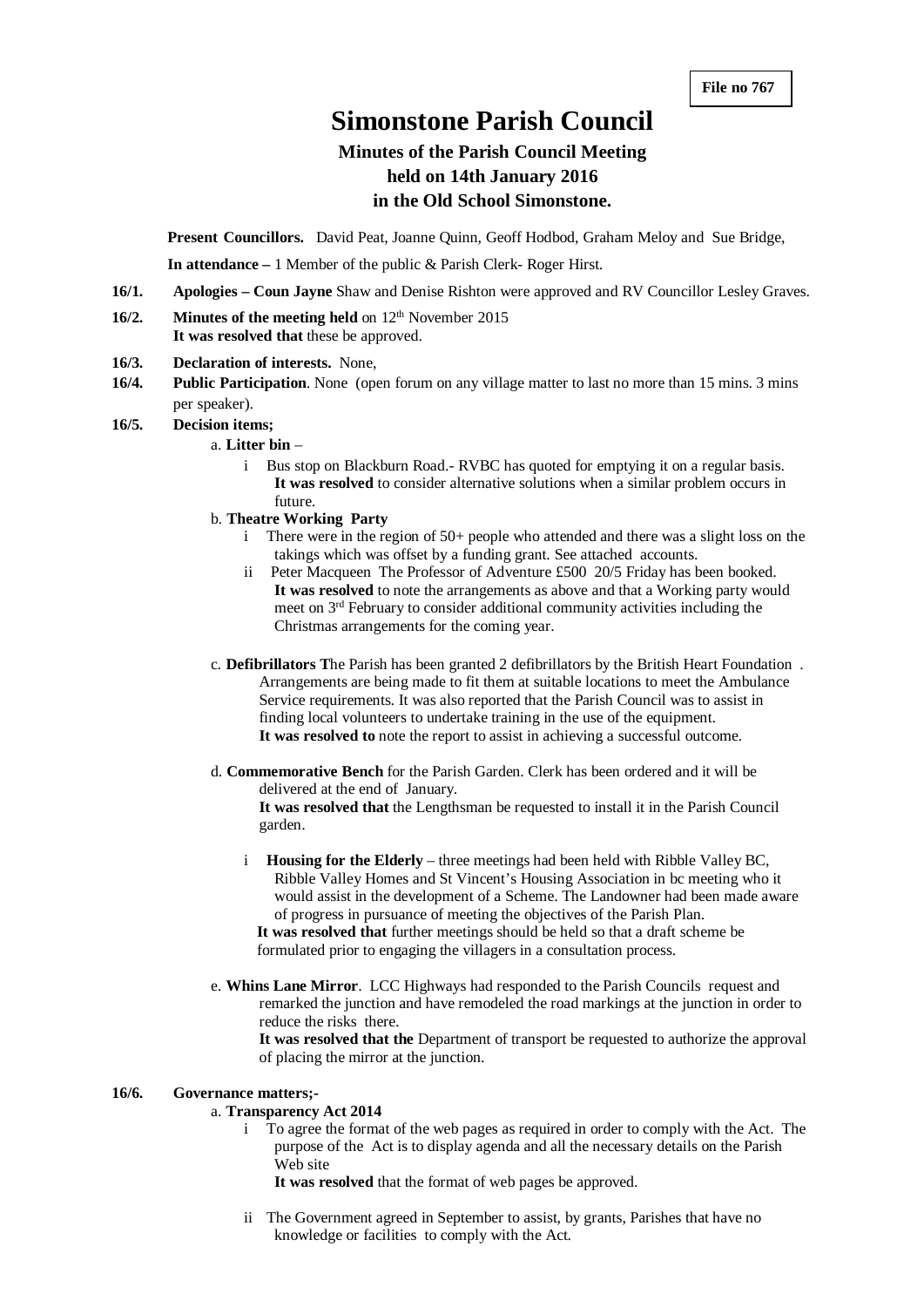**It was resolved** that an application for funding be made to assist the Parish Council to comply fully with the Act once the details have become available and that enquiries should be made regarding additional backing up of computer held information.

iii **Financial Regulations**. To amend the Standing Orders to take advantage of modern practices and to avoid possible unnecessary delays in admistering the Parish Council. **It was resolved** to add the following clause to the Parish Council's Standing orders. "That the Clerk be allowed to make necessary purchases after consulting and seeking the approval of either the Parish Council Chairman or vice Chairman for items up to the value £250 in advance of a Parish Council meeting where such purchases must be reported."

# **16/7. Community activities** -

- a. **Past Christmas** a request was made to enquire if grants were available from Ribble Valley for the provision of Christmas trees in the villages. There are none given but the provision of tree lights can attract grant funding. **It was resolved** to note the above report;
- b. **Christmas** to consider events for next year.

It was resolved to discuss matters at a Working Party meeting on the 3<sup>rd</sup> February (See 16/5b)

#### **Matters raised by members**

c. **Coun Peat -** Gate placed on footpath between Simonstone Lane and rear of Bank Terrace parallel to the former railway track.

**It was resolved** to make further enquires.

d. **Coun Hodbod –** Hammond field report of pre planning application consultation **It was resolved** to respond once a Planning application has been made.

#### **16/8. Correspondence Items of concern.**

- a. **Transparency Act 2015 .** As a requirement of the Act the Parish Council is to consider the attached reports that have been prepared to be placed on the web. **It was resolved** to note the report.
- b. **Outdoor Element Breach of Planning condition** the matter has been reported to the RVBC Enforcement Officer.

**It was resolved** to note the report.

c. **New community** website: Read and Simonstone Online.- An email has been received asking if the Parish Council would like to join a combined website with Read Parish Council. **It was resolved** not to join a combined website.

## **16/9. Reports Chairman. Matters for consideration.**

a. **Coun Meloy – Martholme Greenway** – It was reported that design, planning development work was progressing'

**It was resolved to** note the report.

#### **16/10. LCC .**

a. **Consultation on the County** Budget proposals had been forwarded to members for consideration and comment**.**  Threatened closure of 40 Libraries and subsidized bus services would. **It was resolved** to note the report.

#### **16/11. RVBC**

#### a. **Special meeting of RV Parishes was held to discuss the County Councils Proposa**l to

cease supporting bus services in the Ribble Valley and to support Parish based public transport. A resolution from the meeting had been agreed and forwarded to the county on behalf of all the parish councils who had been represented at the meeting, (copy was added to the this meeting's agenda).

**It was resolved** to note the report.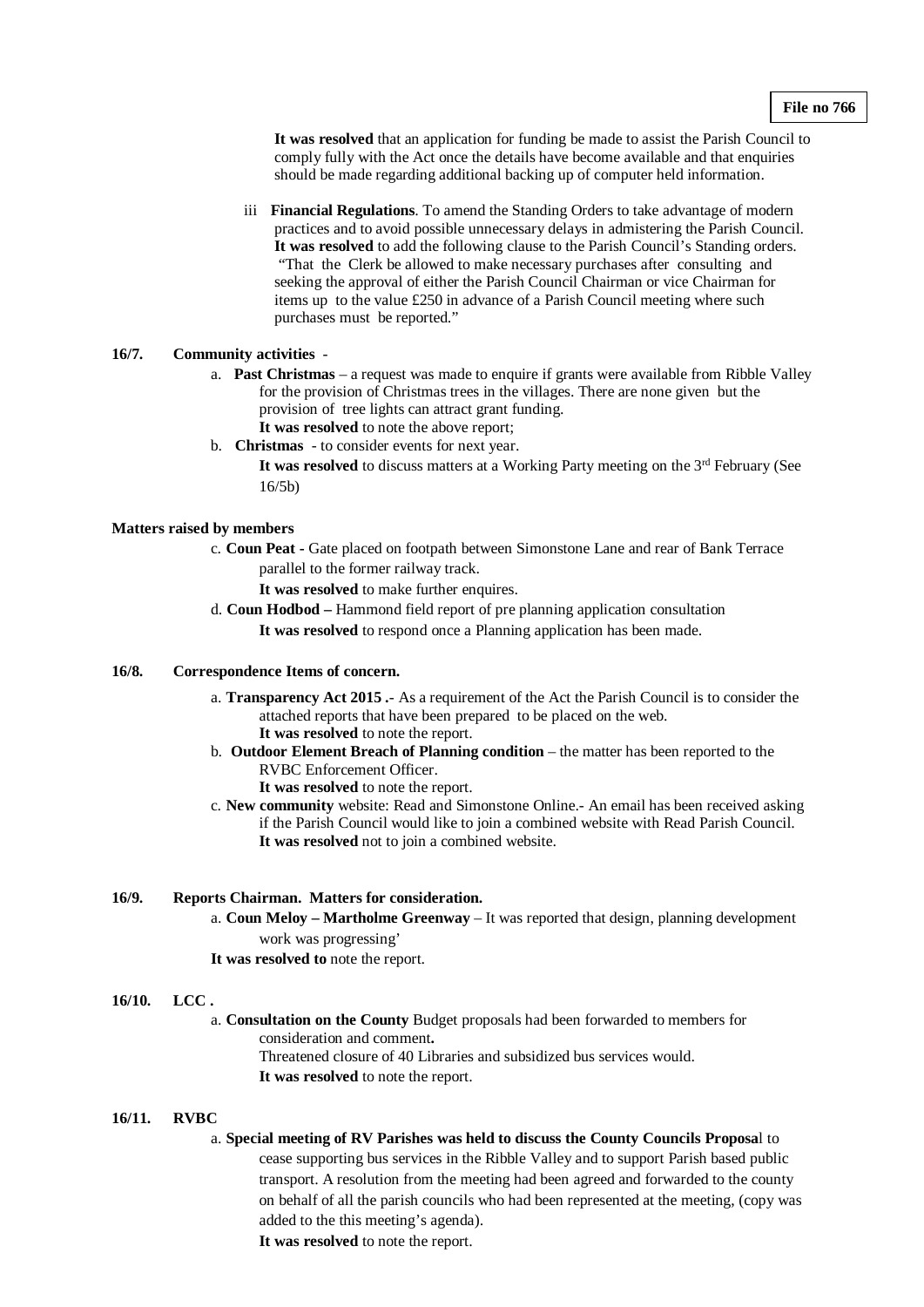# b. **Planning Applications –**

| <b>Application</b><br>number3/2015/1036 | <b>Officer: : Adrian Dowd</b>                                                                | <b>Grid Reference</b> |  |  |
|-----------------------------------------|----------------------------------------------------------------------------------------------|-----------------------|--|--|
| <b>Address</b>                          | Huntroyde West, Whins Lane, Simonstone BB12 7Q                                               |                       |  |  |
| Wab site                                | https://www.ribblevalley.gov.uk/site/scripts/planx_details.php?appNumber=3%2F201<br>5%2F1036 |                       |  |  |
| <b>Proposal</b>                         | Consultation on application for listed building consent                                      |                       |  |  |
| <b>Parish Council</b>                   | No objection                                                                                 |                       |  |  |

| <b>Application</b>     | <b>Officer:</b> Adrian Dowd:                                                     | <b>Grid Reference: 377424 434257</b> |  |  |
|------------------------|----------------------------------------------------------------------------------|--------------------------------------|--|--|
| number3/2015/0994      |                                                                                  |                                      |  |  |
| <b>Address</b>         | Wilkinsons Farm House Simonstone Lane Simonstone : BB12 7NXThe                   |                                      |  |  |
| <b>Proposal</b>        | Conversion of part of garage to create guest bedroom create a guest bedroom      |                                      |  |  |
| <b>Website details</b> | https://www.ribblevalley.gov.uk/site/scripts/planx_details.php?appNumber=3%2F201 |                                      |  |  |
|                        | 5%2F0994                                                                         |                                      |  |  |
| <b>Parish Council</b>  | No objection                                                                     |                                      |  |  |

| <b>Application</b><br>number3/2016/0001 | <b>Officer:</b> : Adam Birkett<br>01200414571                                                                                                                                                                                        | <b>Grid Reference 374804 443021</b> |  |  |
|-----------------------------------------|--------------------------------------------------------------------------------------------------------------------------------------------------------------------------------------------------------------------------------------|-------------------------------------|--|--|
| <b>Address</b>                          | High Lea Bungalow Whins Lane Simonstone BB12 7QU                                                                                                                                                                                     |                                     |  |  |
| <b>Proposal</b>                         | Non material amendment to planning approval 3/2015/0684. Removal of ground floor<br>window to North elevation. Provide ground floor window to lounge to West<br>elevation. Provide ground floor window to dining room East elevation |                                     |  |  |
| <b>Parish Council</b>                   | No objection                                                                                                                                                                                                                         |                                     |  |  |

# **16/12. LALC** –

- a. **Finance**
- b. Future Audits- It has been announced that as the Audit Commission was wound up both NALC and SLCC have been given Approval to develop a replacement Audit body to the Audit commission The objective of the scheme is to assist Parish Councils to avoid having to make their own Audit Arrangements. The government has provided £540k in order for the 2 bodies to set up the replacement body.
	- i A request has been received that the Parish Council considers the offer and decide if it would like to join in the scheme and should it decide not to confirm that they intend to provide their own audit arrangements by the 31<sup>st</sup> January 2016..
	- ii The idea is to simplify the audit arrangements for all local authorities and Parish Councils.

**It was resolved** to join the proposed national scheme for parish council once it is established.

#### c. **Accounts to be paid** .

| Dove Syke<br>1                            | <b>Christmas Tree.</b>          |                    | £240.00 |        |
|-------------------------------------------|---------------------------------|--------------------|---------|--------|
| <b>D</b> Peat<br>$\overline{11}$          | meeting expenses and travel     |                    | £17.10  |        |
| iii IRHirst                               | <b>Emit Computer formatting</b> |                    | £45.00  |        |
|                                           | <b>SAR</b> PAC Test             |                    | £1.00   |        |
|                                           | <b>SDV</b> Galvanizing Signpost |                    | £16.20  |        |
|                                           | <b>Travis Perkins</b>           | <b>Safety tape</b> | £11.82  | £74.02 |
| 'iv Graham Melov                          | <b>Plastic ties</b>             |                    |         | £4.84. |
| It was resolved to pay the above accounts |                                 |                    |         |        |

**16/13. Borough Councillors report**. on the outcome of the change to the postal code campaign **It was resolved** to note the report.

- **16/14.** The Signpost at the junction of Blackburn Road and Simonstone Lane has been installed. Noted
- **16/15.** It has been reported that the erosion of the River Bank is being dealt with. Noted